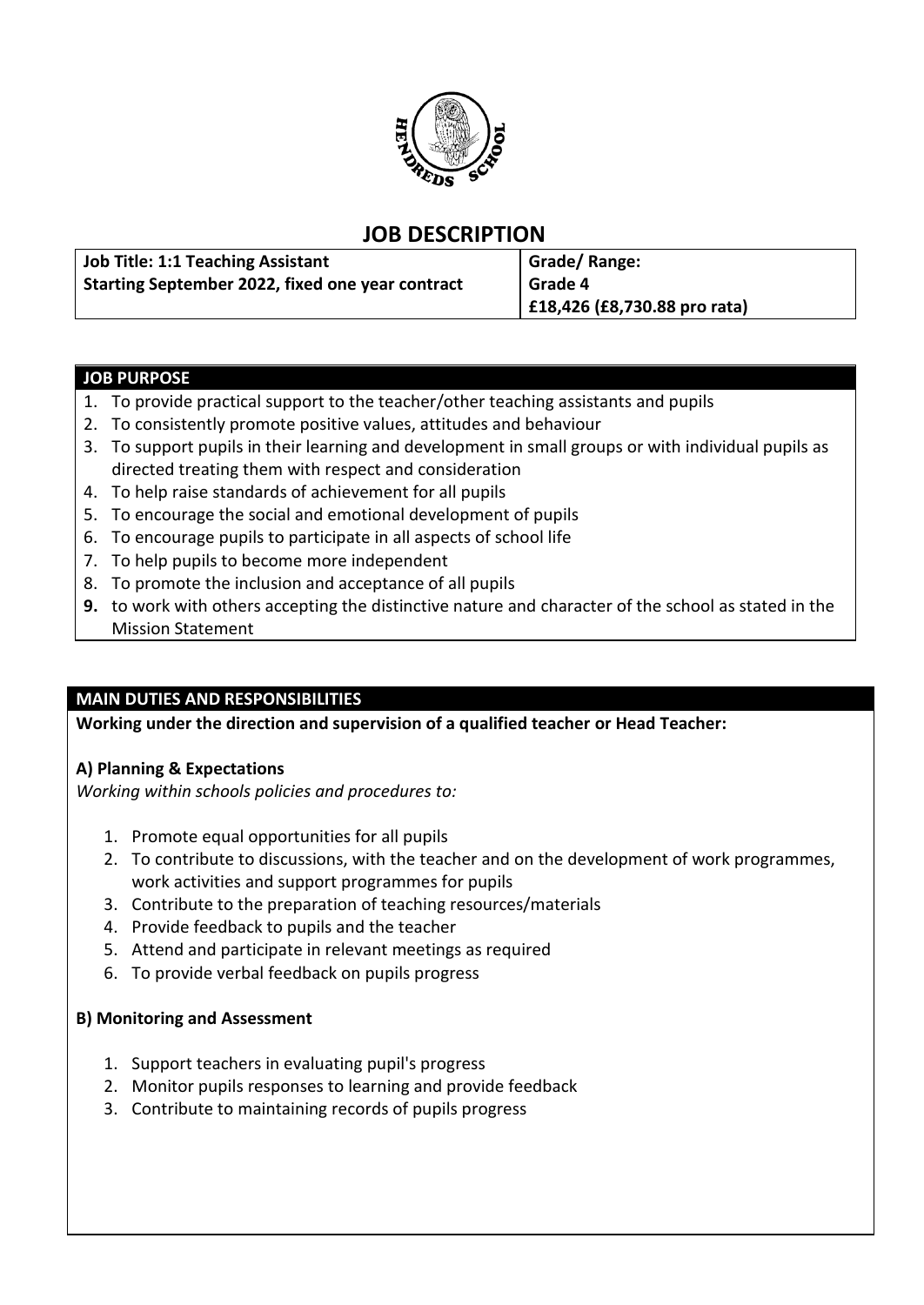## **C)Teaching and Learning Activities**

- 1. Prepare classroom as directed for lessons and clear afterwards
- 2. Assist in the display of pupils work
- 3. Communicate effectively and sensitively with pupils to support their learning
- 4. Promote and support the inclusion of all pupils in the learning activities in which they are involved
- 5. Encourage good behaviour in line with the school's policy and procedures
- 6. Respond to equal opportunities issues as they arise by challenging bullying or harassment and reporting to the teacher as necessary
- 7. To assist with the supervision of, and encourage good behaviour amongst pupils
- 8. Safely manage the learning activities, the teaching space and resources within the school
- 9. To work with individuals or small groups under the supervision of the teacher which may be carried out in the classroom or outside the main teaching area
- 10. To help raise standards of achievement for all pupils

# **D) Professional Values & Practice**

- 1. Have high expectations of all pupils and assist the promotion/reinforcement of pupils self esteem
- 2. Respect pupils' social, cultural, linguistic, religious and ethnic backgrounds
- 3. Be committed to raising the educational achievement of all pupils
- 4. Responsible for ensuring that the school's Safeguarding policy and procedure is adhered to and concerns are raised in accordance with this policy
- 5. Build and maintain successful relationships with pupils, treating them consistently, with respect and consideration and to be concerned for their development as learners
- 6. Demonstrate and promote the same positive values, attitudes and behaviour that are expected from pupils
- 7. Work collaboratively with colleagues to meet the needs of all pupils (inc SEN pupils)
- 8. Carry out all aspects of the role effectively and to seek help, advice or guidance as necessary
- 9. To work with individuals or small groups under the supervision of the teacher

# **E) General**

- 1. To maintain a safe environment for pupils, staff and visitors to the school
- 2. Supervise pupils off site on school trips and other external visits
- 3. To provide welfare support for pupils
- 4. Supervise pupils during break
- 5. Manage resources effectively
- 6. Assist with training/feedback training to colleagues